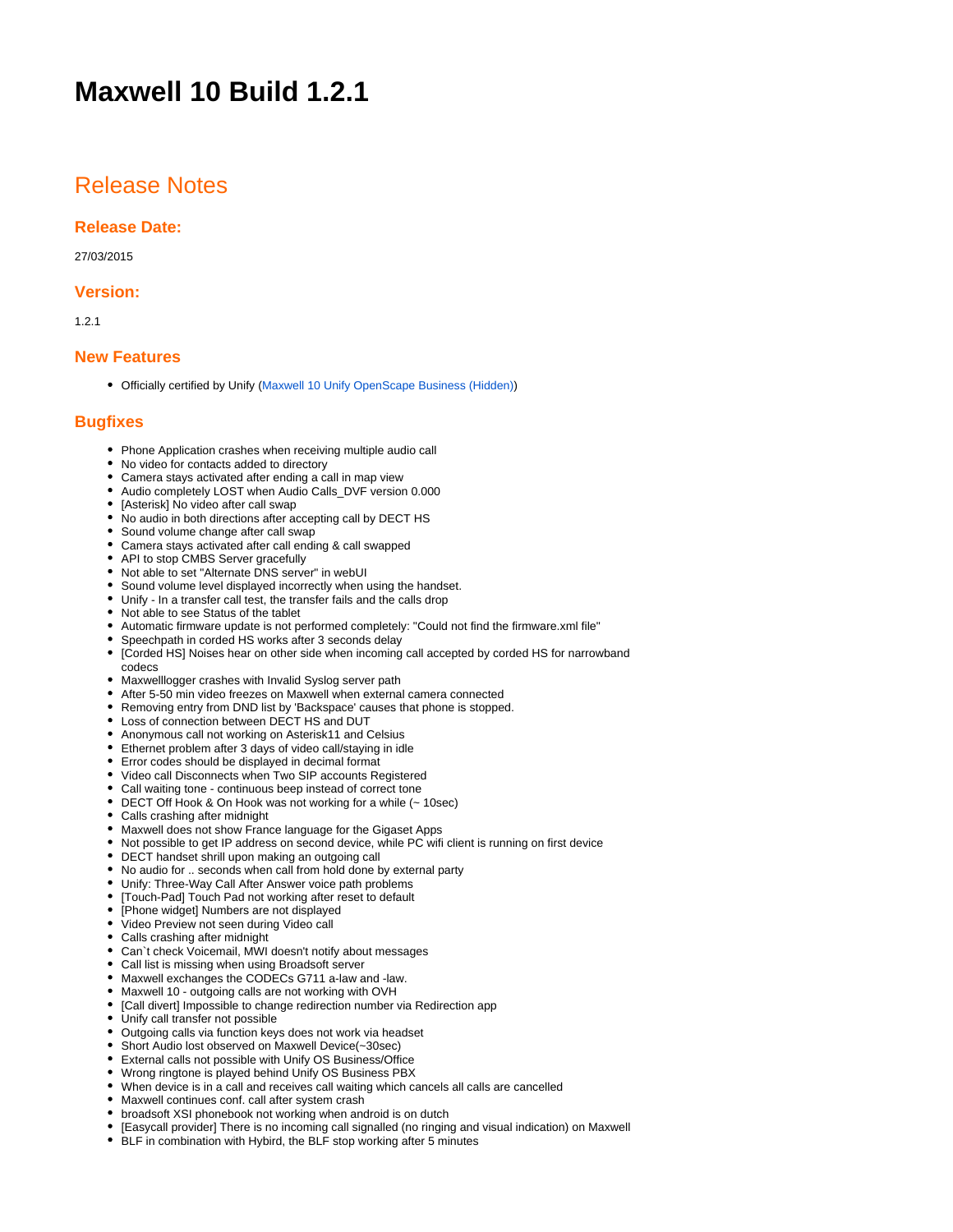- [Dialing plan] Dial plan is not working because pop-up with account selection always appears
- It is not possible to enter rtsp:// stream address in door interphone URL
- Not able to deregister DECt HS after power being lost
- Teles platform. External dials to maxwell invite is received but device does not ring.
- Unfiy: No incomming call without video codec
- Unify: Direct three-way-conference with voice path problems
- Unify: Three-Way Call After Answer voice path problems
- Unify: Attended Transfer After Answer / only outgoing voice and DUT sends "BYE"
- Message 'Phone was stopped, Ok?' appears
- Phone Application Crashes during Multiple calls
- Unify: no Options for Anonymous Call
- No Audio in DECT Handset during Narrow Band call for incoming call received via DECT HS Off Hook
- When part of a group and call is picked up by another user if after that another call comes in the call cannot be answered
- Maxwell 10 stops sending registration requests.
- some times stripes and flickering noise on LVDS display
- MoH is not played behind Unify OS Business
- Phone app crash observed while terminating the call from dialer side(During dialing phase)
- Problems with outgoing calls after trying to call to yourself
- Codec behavior not consistent causes some issues
- Device receives Notify but there is no voicemail indication
- Maxwell is unusable, Screen shows message "unfortunately launcher has stopped"
- Shrill noise observed on maxwell device
- Implementing UNIFY code checks in call list and programmable key
- Unify OS BIZ hold call crashes call
- Call transfer BLF from left to active user device dials call pickup code before number
- DTMF settings after restore are not correct.
- When Tone scheme set to Netherlands call waiting tone is wrong
- Shrill from DUT's speakers after DECT HS loss of connection
- Door Intercom DTMF should not be a must value
- In "This tablet belongs to..." you can write nothing and go further
- Lack of speech path when we reconnect the call which was on hold.
- http proxy cannot be configured
- Provisioning.app crash after factory data reset
- Maxwell auto-downgrades version higher to lower
- In the Info Widget the wrong "name" is shown PBX Gigaset/Starface
- Maxwell stops calling before the setup session is complete, reason is video codecs
- Wrong ringback tone for UK
- Call initiated via PTT switch the audio is routed to USB Headset instead of EHS headset
- Integrate latest Web UI strings for nl MaxwellWebUI\_language\_311014\_nl\_V\_4.xml
- Remove swipe functionality in Phone App
- Calls getting dropped on MAXWELL, after being picked up by other end.
- After factory data reset, timezone on device is different from timezone in webUI
- Device receives an invite but does not ring
- Add Unify Phone system in WebUI
- Proxy settings cannot be stored in prov/config file
- Problems with registering DECT HS
- Impossible to delete access code number and entry from dial plan in WebUI
- Impossible to enter "\*" in dial plans
- There is no audio after call swap or add to conference on Asterisk 1.8
- WebUI switch freezes often
- Signal path for tweeter not configured for 16kHz sampling rate
- Reduce Level of Loudspeaker path
- Maxwell automatically accepts the SSL certificates is this a feature?
- Broadsoft no outgoing calls possible when using Video codecs.
- Integrate new Web UI strings for english (MaxwellWebUI\_language\_08102014\_en.xml)
- Implement new Web UI strings for german (MaxwellWebUI\_language\_de\_081014.xml)
- Implement final Ringtones
- Call is immediately terminated after accepting call by DECT Handset
- Unify: distinctive ringing is not working
- After some direct sequent calls Maxwell stopped signaling calls
- Maxwell cannot establish a call on Asterisk 11
- Implement the dutch localization files Phone App/Settings/PK
- When a configuration has been restored Call divert utility no longer works
- DECT Unknown number/Busy error tone is not played in DECT
- All sounds suddenly stopped no ringtones no touch input sound
- Video calls disconnects on calling party after 15 minutes
- Not possible to receive any calls
- Some wrong letters in Android UI menu
- WebUI settings are filled and not clear
- Google Hangout video calls delay
- WebUi Switch Handling
- No correct connection between Maxwell and Dect HS after HS power-off
- Wifi client is active, but according Android status it seems to be off
- Audio From EHS headset gets routed to Speaker while open listening mode is active.
- Option searching by Last name is on the list despite searching by Last Name in not implemented
- Broadsoft Three way call conference sip call flow is not as per the test plan of BW interop.
- Video/Audio call over WiFi Audio/Video delay is observed